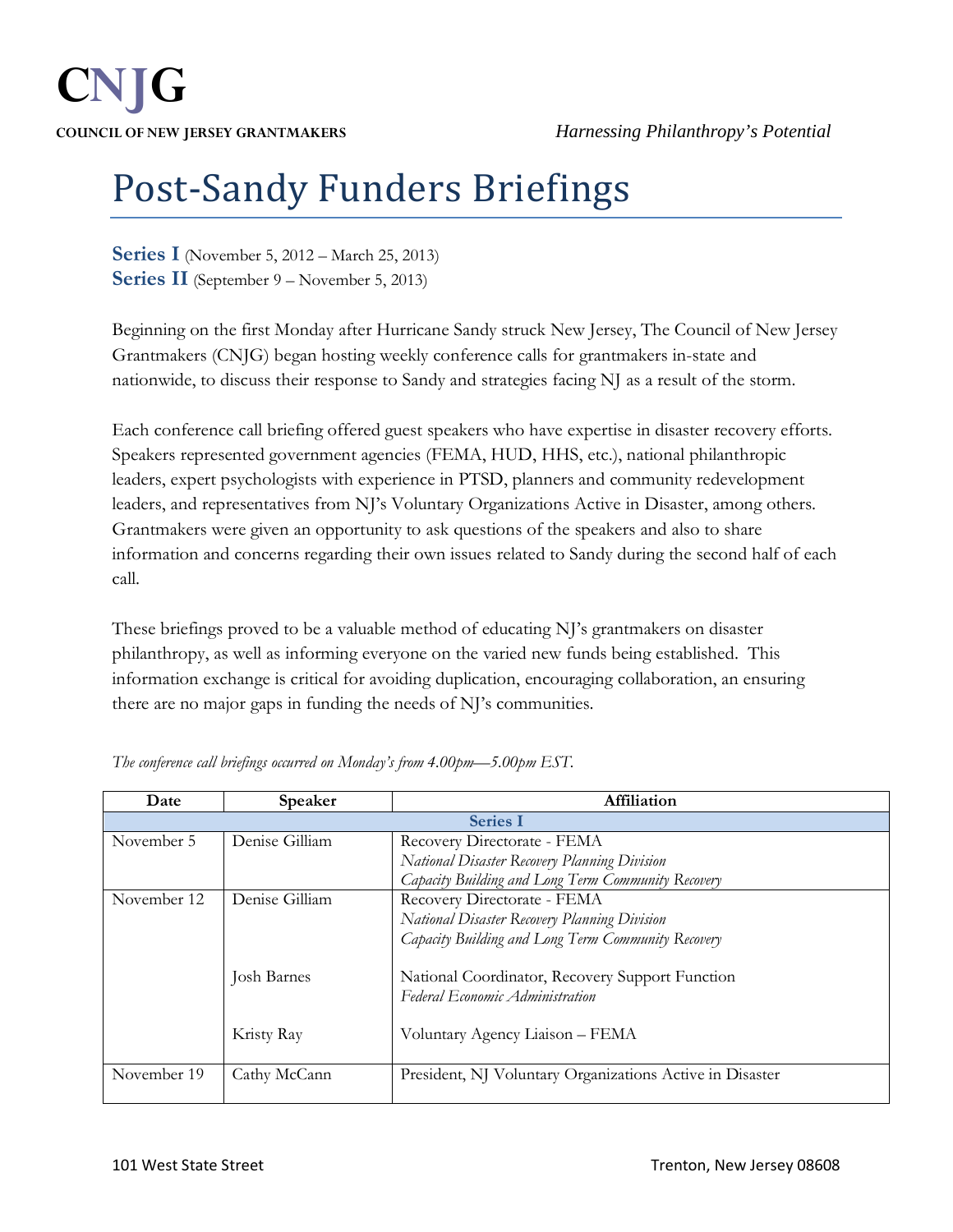| November 26 | John Davies                 | President, Baton Rouge Area Foundation<br>(led post-Katrina philanthropic response throughout Louisiana)                                                   |
|-------------|-----------------------------|------------------------------------------------------------------------------------------------------------------------------------------------------------|
| December 3  | <b>Byron Mason</b>          | Health & Social Services Recovery Support Function Field Coordinator<br>U.S. Department of Health & Human Services                                         |
| December 10 | Peter Kasabach              | CEO, New Jersey Future<br>(planning and land-use expert)                                                                                                   |
| December 17 | April Naturale, M.D.        | Renowned Psychologist<br>(led the Sept. 11 Project Liberty as well as PTSD response efforts after Hurricanes<br>Katrina, Ike, and Gustav)                  |
| January 7   | Stewart Sarkozy-<br>Banoczy | Director, Office of International and Philanthropic Innovation (HUD)                                                                                       |
| January 14  | Margaret Waldock            | Program Director, Environment, G. R. Dodge Foundation<br>(provided an update on the recent Environmental Grantmakers meeting)                              |
|             |                             | <b>UPDATE</b> on Long Term Recovery Group Activities                                                                                                       |
|             | Cathy McCann                | President, NJ Voluntary Organizations Active in Disaster<br>VP of Operations, Community Food Bank of NJ                                                    |
|             | Janet Sharma                | Executive Director, Volunteer Center of Bergen County<br>Bergen County LTRG                                                                                |
|             | Toni Moen                   | FEMA Voluntary Agency Liaison for Essex                                                                                                                    |
|             | Dan Altilio                 | Executive Director, United Way of Hudson County<br>Hudson County LTRG                                                                                      |
|             | Maria Hunter                | Program Director, Catholic Charities of Metuchen<br>Middlesex County LTRG                                                                                  |
|             | Tim Hearne                  | Executive Director, United Way of Monmouth County<br>Monmouth LTRG                                                                                         |
|             | Ted Gooding                 | President & CEO, O.C.E.A.N., Inc.<br>Ocean County LTRG                                                                                                     |
| January 28  | Denise Gilliam              | <b>WEBINAR</b><br>FEMA: Federal Disaster Recovery Coordination Unit                                                                                        |
|             | Charles Heltsley, Jr.       | FEMA: Federal Disaster Recovery Officer                                                                                                                    |
|             |                             | The National Disaster Recovery Framework- Strengthening Disaster Recovery for<br>the Nation. Updates on FEMA's Long Term Recovery Planning for New Jersey. |
|             |                             | The role of philanthropy and examples of how the philanthropic partners in other<br>states have supported recovery efforts in other national disasters.    |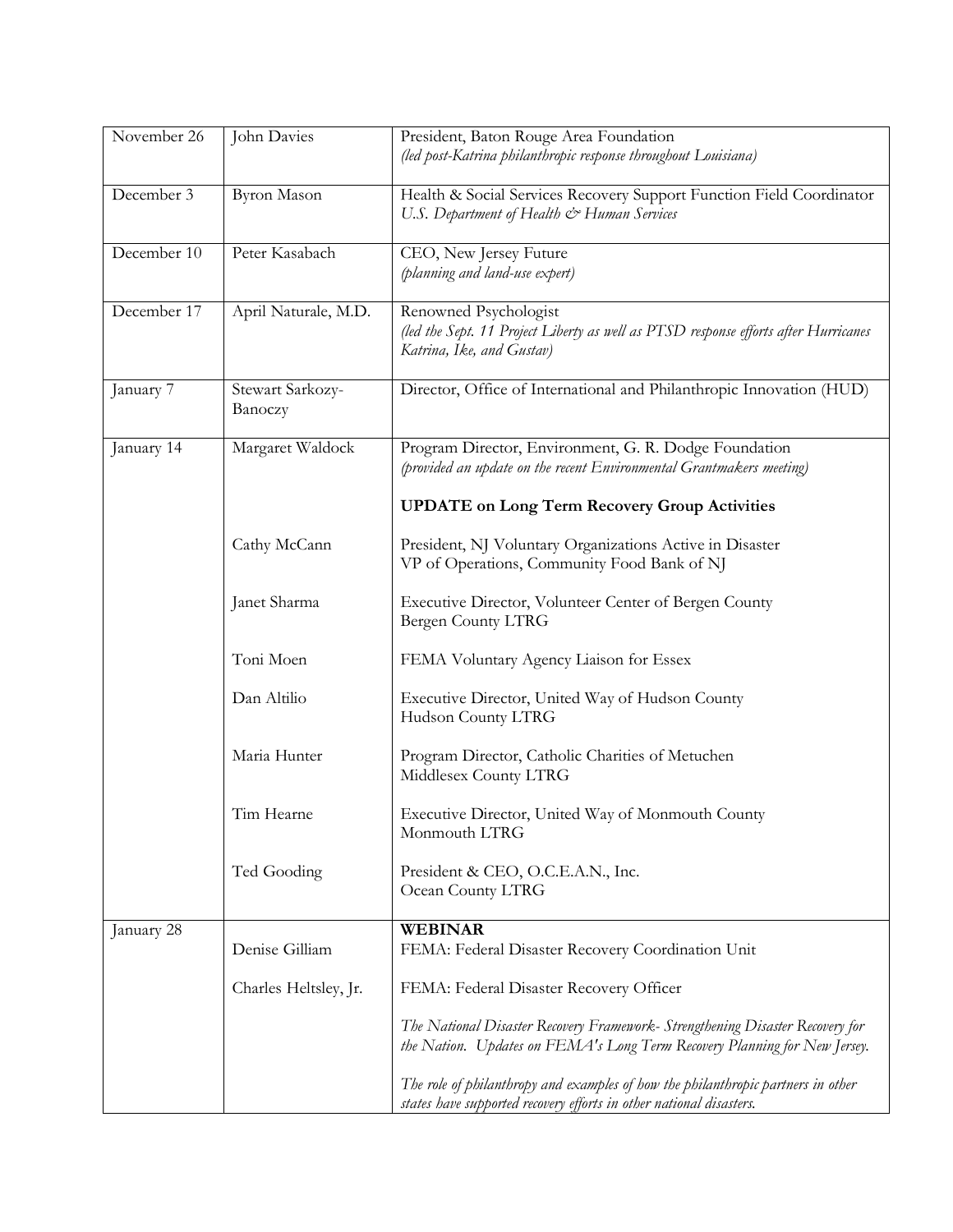| February 4  | Michelle Whetten<br>Keith Fairey | Gulf Coast Vice President, Enterprise Community Partners<br>Solutions Vice President, Enterprise Community Partners<br>Housing issues: lessons learned from Katrina                                      |
|-------------|----------------------------------|----------------------------------------------------------------------------------------------------------------------------------------------------------------------------------------------------------|
|             | Staci Berger<br>Kevin Walsh      | Executive Director, Housing & Community Development Network NJ<br>Associate Director, Fair Share Housing Center<br>Housing Issues: challenges in NJ and strategies for protecting homeowners and renters |
| February 11 | Hans Dekker                      | President, Community Foundation of New Jersey<br>Update on the New Jersey Recovery Fund                                                                                                                  |
|             |                                  | <b>UPDATE</b> on Environmental Issues in the Aftermath of Sandy<br>(Part 1)                                                                                                                              |
|             | Michael Catania                  | Past President, Conservation Resources (current ED of Duke Farms)                                                                                                                                        |
|             | Tim Dillingham                   | Executive Director, The American Littoral Society                                                                                                                                                        |
|             | Tom Gilbert                      | Regional Conservation Services Director, The Trust for Public Land.                                                                                                                                      |
| February 25 | Christopher Kaufman<br>Ilstrup   | President, Vermont Community Foundation<br>Sharing best practice and lessons learned after Hurricane Irene                                                                                               |
| March 4     | Cam Henderson                    | Executive Director, Hurricane Sandy New Jersey Relief Fund<br>Update on the activities of Mrs. Christie's HSNJRF                                                                                         |
|             | <i>Volunteer</i> Reporters       | REPORT on CNJG's recent Coastal Communities Site Visit Tour<br>of Sandy Impacted Communities                                                                                                             |
|             | Leigh Gibson                     | The Fund for New Jersey                                                                                                                                                                                  |
|             | Doug Schoenberger                | Verizon New Jersey                                                                                                                                                                                       |
|             | Abby O'Neill                     | Union Foundation                                                                                                                                                                                         |
| March 11    | Terrence Brody<br>Eric Daleo     | Executive Director, Governor's Office of Recovery and Rebuilding<br>Governor's Office of Recovery and Rebuilding<br>Update on the activities of the GORR office                                          |
|             |                                  | Accessibility and Universal Design Issues related to our recovery                                                                                                                                        |
|             | Elaine Katz (moderator)          | Vice President of Grants & Special Initiatives, Kessler Foundation                                                                                                                                       |
|             | Harold Garwin, Esq.              | President & Executive Director, Community Health Law Project                                                                                                                                             |
|             | Thomas G. Dallessio,<br>AICP/PP  | Project Manager, Center for Resilient Design, NJ Institute of<br>Technology                                                                                                                              |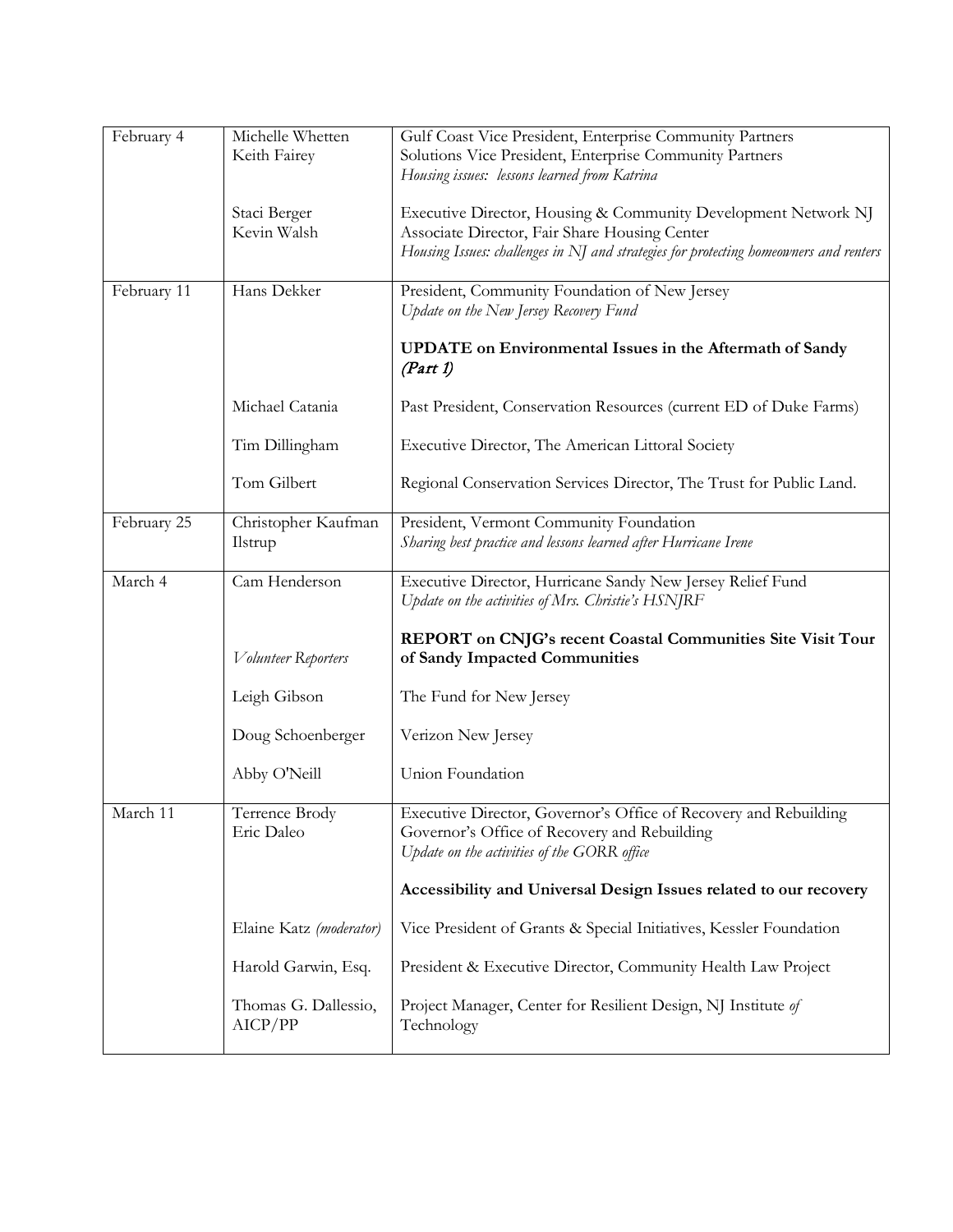| March 18     |                             | <b>UPDATE</b> on Environmental Issues in the Aftermath of Sandy                                                                                         |
|--------------|-----------------------------|---------------------------------------------------------------------------------------------------------------------------------------------------------|
|              |                             | (Part 2)                                                                                                                                                |
|              |                             |                                                                                                                                                         |
|              | Leigh Gibson                | Senior Program Officer, The Fund for New Jersey                                                                                                         |
|              | Nicky Sheats, Esq, PhD      | Thomas Edison State College, The Center for the Urban Environment;<br>New Jersey Environmental Justice Alliance                                         |
|              | Ana Baptista                | Ironbound Community Corporation                                                                                                                         |
|              | Debbie Mans                 | NY/NJ Baykeeper                                                                                                                                         |
|              | Debra Coyle                 | NJ Work Environment Council                                                                                                                             |
| March 25     |                             | <b>UPDATE</b> from the members of President Obama's Hurricane<br><b>Sandy Rebuilding Task Force</b>                                                     |
|              | Laurel Blatchford           | Executive Director, The President's Hurricane Sandy Rebuilding Task<br>Force                                                                            |
|              | Michael Passante            | NJ State Director, The President's Hurricane Sandy Rebuilding Task<br>Force                                                                             |
|              | Stewart Sarkozy-<br>Banoczy | Director, Office for International and Philanthropic Innovation, and<br>Partnerships Director, The President's Hurricane Sandy Rebuilding Task<br>Force |
|              |                             | <b>Series II</b>                                                                                                                                        |
|              |                             |                                                                                                                                                         |
| September 9  | Michael Passante            | NJ State Director, The President's Hurricane Sandy Rebuilding Task                                                                                      |
|              |                             | Force                                                                                                                                                   |
|              |                             | Review of Final Recommendations from President Obama's Hurricane Sandy<br>Rebuilding Task Force                                                         |
| September 16 |                             | UPDATE on statewide progress of LTRG's, along with individual                                                                                           |
|              |                             | county reports on current status, unmet needs, biggest challenges.                                                                                      |
|              | Cathy McCann                | President, NJVOAD                                                                                                                                       |
|              | Janet Sharma,               | Chair, Bergen LTRG                                                                                                                                      |
|              | Megan Wren                  | Chair, Cumberland LTRG                                                                                                                                  |
|              | Liz Murno                   | Chair, Monmouth LTRG                                                                                                                                    |
| September 23 | Joseph Della Fave           | Executive Director, Ironbound Community Corporation                                                                                                     |
|              |                             | Update on Newark's Ironbound neighborhood: housing, environmental issues, social<br>services, displaced residents' immigrant populations needs, etc.)   |
|              | <b>Wesley Moore</b>         | Chair, Middlesex County Long Term Recovery Group<br>Update on Middlesex                                                                                 |